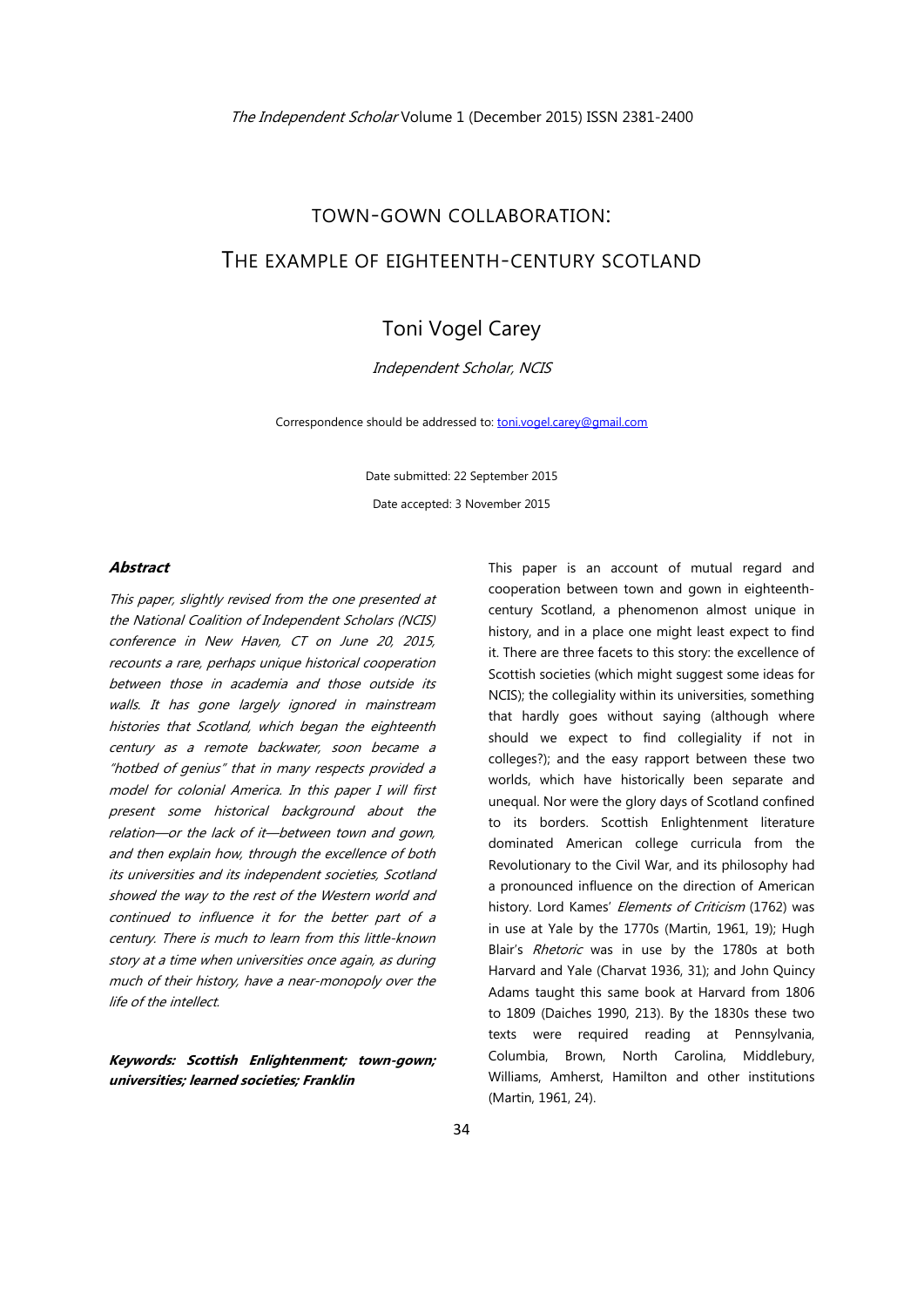# HISTORICAL CONTEXT

There exists some crucial historical background about the relationship between town and gown that somehow tends to be omitted from college curricula. From its birth at Bologna in 1088 the Western university has dominated intellectual life, but then came movable type in 1443. The result was that, along with the printed Bible, Gutenberg spawned another new creature, one that has never received much press: the educated layperson. To all appearances the university remained at the peak of its power but, as the Galileo scholar Stillman Drake tells us in "Early Science and the Printed Book: The Spread of Science Beyond the Universities" (1970, 46), by 1550 there was both Uscience and non-U-science ('U' denoting 'universitybased'). [Drake, incidentally, was an independent scholar who made his living as a financial consultant. He taught only for twelve years in later life, when the University of Toronto recognized his invaluable independent studies of Galileo's life and science, and offered him a full professorship. Thus Drake was never dependent on academia for his livelihood or his reputation.]

By 1660, when the Royal Society of London was founded, the university was a sorry has-been. In 1665 the Royal Society launched its Transactions, which instantly became the center of scientific communication worldwide, and established scientific journals as the means, to this day, by which scientific discoveries are put forward. Nearly all the great seventeenth- and eighteenth-century figures in science and letters worked outside academia: Pascal, Descartes, Boyle, Huygens, Hobbes, Spinoza, Leibniz, Laplace, Locke, Voltaire, Buffon, Montesquieu, Rousseau, La Mettrie, d'Alembert, Diderot, Condorcet, Maupertuis, Lavoisier, Priestley—the list is very long. Newton held the Lucasian chair at Cambridge for upwards of thirty years, and was the great exception, but he was such a loner that it hardly mattered where he was. And for the last quarter-century of his life, when he was not associated with Cambridge, he served as president of the Royal Society.

To support and publish the work of these men—and of course they were virtually all men—societies sprang up almost spontaneously, dotting the globe to within three degrees of the Arctic Circle. In a system "completely without precedent," as James McClellan writes in *Science Reorganized: Scientific Societies in the* Eighteenth Century (1985, 3, 126-7, 153), the informal learned society was "the characteristic form for the organization of culture throughout Europe and the

West in the eighteenth century." Up to a point this development was almost to be expected, because the mission of the university has traditionally been the preservation, study and teaching of established ideas rather than the development of new ones. Consequently a *de facto* division of intellectual labor developed between town and gown, one that continued through the nineteenth century. Immanuel Kant, for example, said in The Conflict of the Faculties (1798; 1992) that "associations of independent scholars constitute the 'workshops' [Werkstätte] of research, while government officials and clergymen trained at the university may be called the 'merchants' or technicians of knowledge." And "the government should not attempt to meddle," Kant said, with "this scientific free market" (quoted in Fleischacker 1996, 390).

But if there was a cooperative aspect to the division between town and gown, the overriding spirit was one of conflict. As we know, fear can take two forms, fight or flight. In England it was flight: Oxbridge dons simply slept and drank their way through the Scientific Revolution and the Enlightenment. Adam Smith, who attended Oxford during the 1740s, later remarked in Wealth of Nations (1776; 1976) that professors there had "given up altogether even the pretense of teaching" (1976, 761 & n.6). On the Continent it was fight: the University of Paris (the Sorbonne) oversaw the Index of prohibited books, and did not hesitate to impose it. Its Grand Amphithéâtre (which I visited during a Scottish Enlightenment conference held at the Sorbonne in 2013) is rimmed with six statues, three representing a history of the university, and three—Descartes, Pascal and Lavoisier—representing science, or natural philosophy, as it was then called. When we were leaving the chamber, one distinguished senior scholar whispered to me, "None of these men would have been caught dead at the Sorbonne." Nor would the Sorbonne have been caught dead associating with them. Not until the 1690s was Descartes included in the curriculum; and at that point professors had little choice, for their income depended on the number of students they taught, and continuing to champion Aristotle "would have made them the laughing stock" of the Paris elite (Brockliss 1981, 66). Thus in Paris, as elsewhere, gown followed town.

During the nineteenth century universities returned to life. But there continued to be a natural division of labor between professors and independent scientists, including Charles Lyell, arguably the most important geologist in history, and Charles Darwin, the most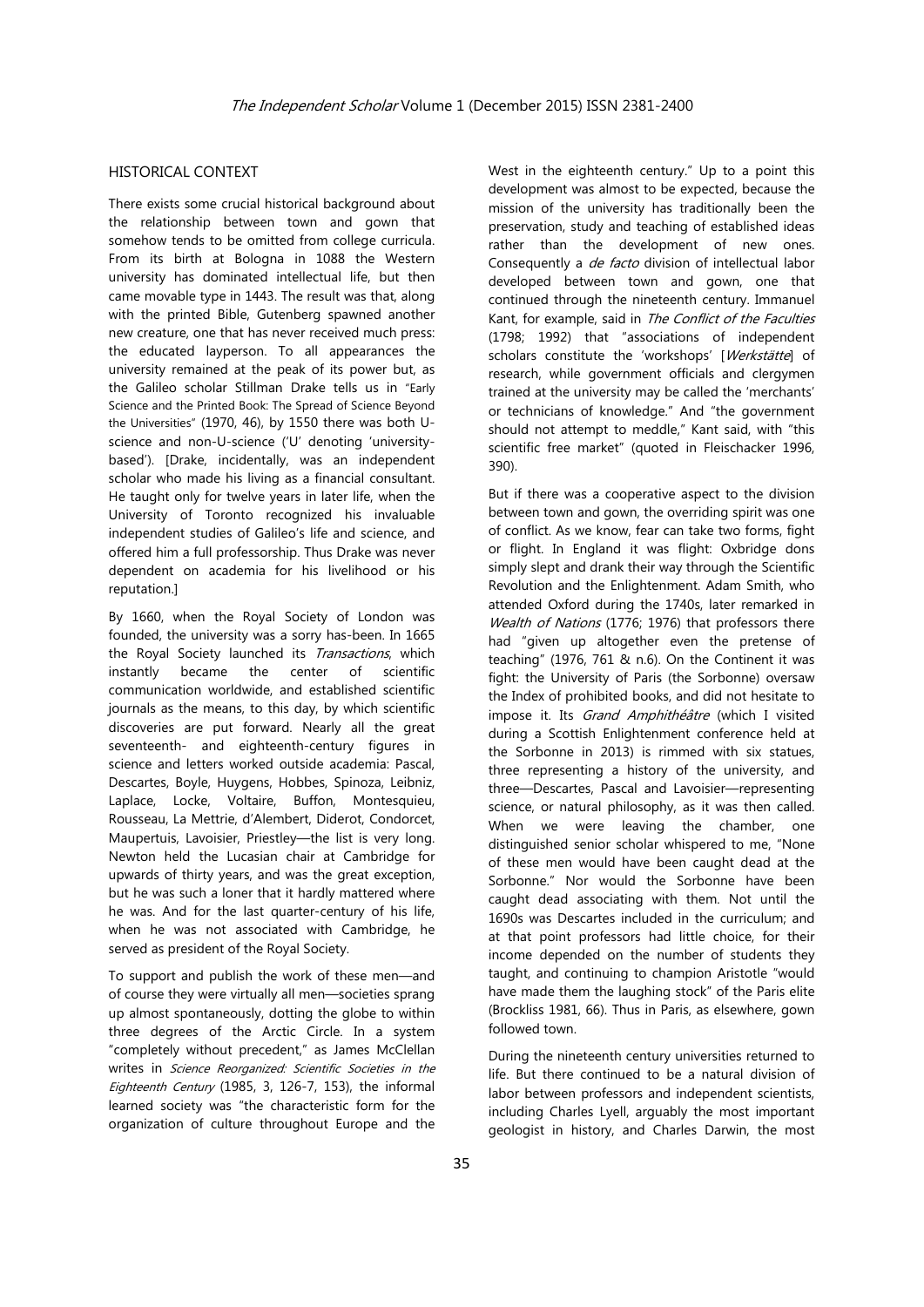important biologist. Meanwhile in Germany a new university model emerged, which was mathematical, theoretical, specialized and professionalized, and which emphasized research over teaching (Wittrock 1993, 316-19). Centered in Gottingen, it first surfaced in America at Johns Hopkins, founded in 1876, and Hopkins became known as "Gottingen at Baltimore" (Cole 2011, 17-21).

Only in the twentieth century, for the first time in its history, did the Western university adopt the dual mission of teaching and research. And this effectively put learned societies out of business: some, like the Royal Society, still exist; but they have become largely honorary.

# SCOTTISH SOCIETIES

At the turn of the eighteenth century Scotland was a remote, backward country from which nothing whatever could be expected. But with the Unification Act between England and Scotland in 1707—the Act recently reaffirmed in the Scottish referendum of September 2014—the Scots' watchword became 'mutual improvement'. By 1712 there was a club for "Mutual Improvement in Conversation": the Rankenian Club, formed in 1716 for "mutual improvement by liberal conversation and rational inquiry," lasted fortyeight years and published thirty books (McElroy 1969, 15, 22; Phillipson 1974, 433). Glasgow's burgeoning commerce gave rise to perhaps the earliest Political Economy Club (c.1743), whose members included tradesmen; and Adam Smith learned much from these men in the early gestation of Wealth of Nations (McElroy 1969, 30, 41). The Honourable Society of Improvers of Knowledge of Agriculture, the first in Britain, flourished in Edinburgh from 1723 to 1745 (see Phillipson 1973, 131), while the Society for Improvement of Medical Knowledge, founded in 1731, published case studies that attracted foreign students to the Edinburgh Medical School (McElroy 1969, 27). Membership of the Philosophical Society of Edinburgh (1737), which grew out of its Medical Society, included fifteen doctors and surgeons, but also twelve lawyers, four soldiers, two clerics, two professors, an architect, a printer and librarian, an optician, an iron master and a mining company manager (Emerson 1979, 172). The Philosophical Society published three volumes of Essays and Observations, including a treatise on lightning rods by Benjamin Franklin.

The most influential Scottish society of all, as it turned out, was not in Edinburgh or Glasgow, but in the even more remote town of Aberdeen. Launched in 1758 by Thomas Reid and a few other professors from Marischal College, the Aberdeen Philosophical Society was soon nicknamed the Wise Club, and it was just what we would want a learned society to be. Members generously supported each other's book projects, several of which were published and made names for their authors. The club met fortnightly for about three hours, at which a paper was read, followed by discussion of a separate topic. These topics covered the gamut: 'Why is the sky blue?'; 'Is proportional taxation equitable?'; 'What is it that provokes laughter?'; 'When is lime a proper manure?'; 'Do brutes have souls, and if so, how do they differ from those of humans?'; 'Is there reason to believe that friendships of this life might continue after death?'; and not least, 'How to structure the course of education so as to provide the best preparation for the different businesses of life?' (McCosh 467-73).

These questions were so wide-ranging that it is tempting to write them off as just bull sessions. But everything in Aberdeen was scientifically up to date. Immediately after its formation in 1758 the Wise Club began preparing for the transit of Venus of June 1761; the far more prestigious Royal Society dawdled until June 1760, and only acted then because it was prodded to action by a communication from the French astronomer Delisle (Wood 1984, 93).

Reid's first and most influential book, An Inquiry into the Human Mind on the Principles of Common Sense (1764), interestingly enough, came out of the Wise Club, not Marischal, where Reid was a regent. This philosophy swept Scotland, France and America, where it dominated college curricula from the Revolutionary to the Civil War; Emerson (1817-21) and Thoreau (1833-37) were steeped in it as Harvard undergraduates (Howe 1970, 50). In 1776 Thomas Paine, a bankrupt English émigré corset-maker with two failed marriages, published the first American instant bestseller, Common Sense for Eighteen Pence, which managed to convince even those for whom war with England was anathema—and they included many, if not most—that it was just a matter of common sense.

#### SCOTLAND'S UNIVERSITIES

In 1700 the University of Edinburgh was still an institution dominated by "conservative, scholastic Presbyterianism" (Phillipson 1974, 426). Yet because of a few outstanding mathematicians, Newtonian science was already being taught there, fifty years before it was even introduced at Paris, and a generation before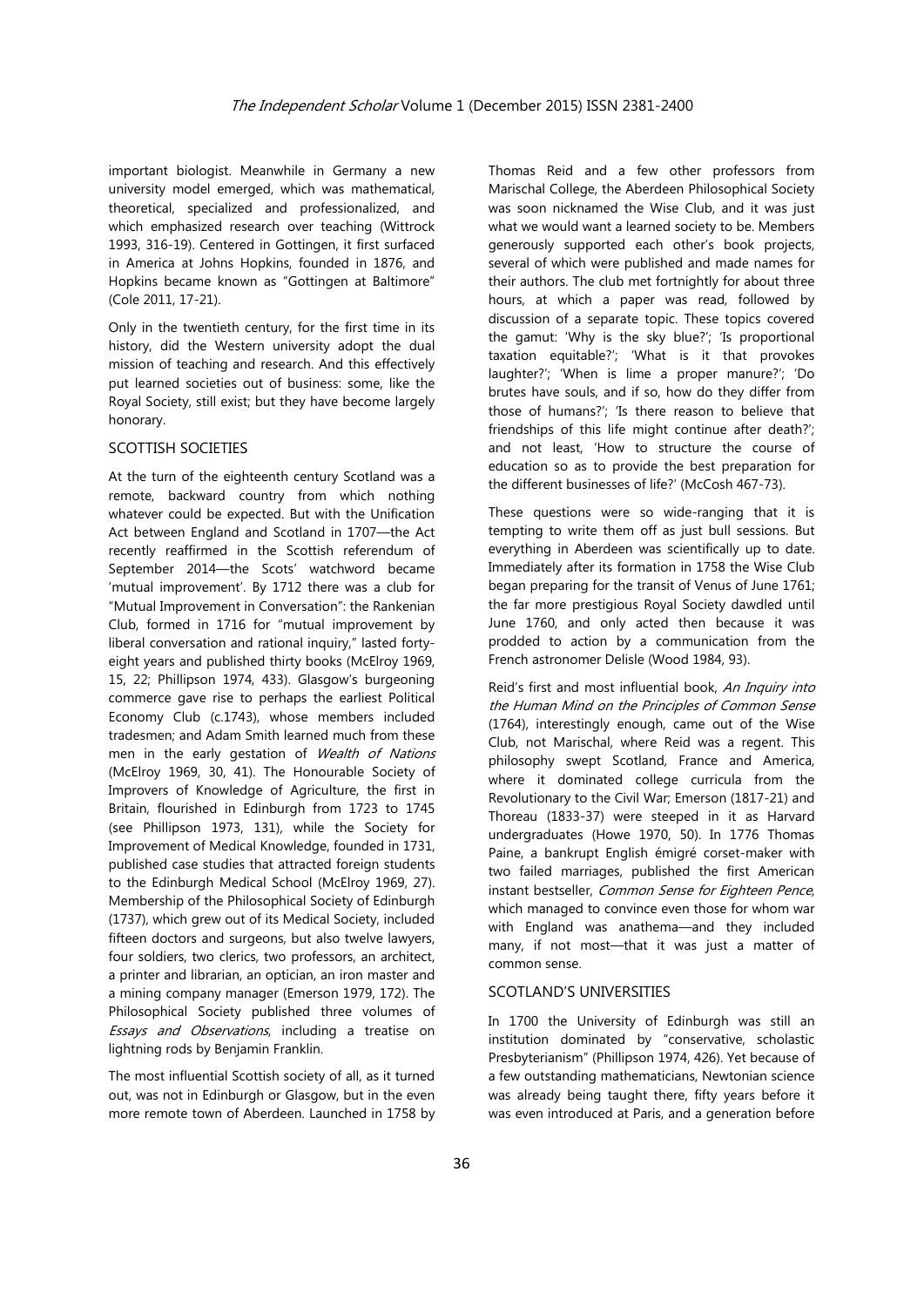it received wide acceptance at Cambridge, where Newton himself held the Lucasian chair. As Leonidas Montes notes (2006, 262) "it was through the Scots that Britain rapidly became Newtonian," because Edinburgh had a few exceptional men who could present the highly abstruse Principia in a form accessible to a wider public.

By 1710 the leader of the Edinburgh Town Council and the president of the university were collaborating on reforming the university, instituting changes that would make Edinburgh "the most influential single institution in the higher education of the western world in the later 18th century" (Montes 428). Its medical school—the first in Britain—was founded in 1726, and by the 1750s it was surpassing the University of Leiden, which had dominated medicine for a century and more; the first American medical schools, in Philadelphia (1765) and New York (1767), were founded and staffed almost exclusively by Edinburgh graduates. The field of medicine also stimulated the development of specialized fields such as chemistry, botany, geology and paleontology, and Edinburgh thus "led the way in the early academic institutionalization of science" (Sloan 1971, 230, 231 and n.13).

In Scotland, as elsewhere, the university had to prove itself. The difference is that in Scotland it did prove itself. Its colleges—in Edinburgh, Glasgow, Aberdeen and St. Andrews—were all superior to those of Oxford and Cambridge, and Francis Hutcheson, generally considered the father of the Scottish Enlightenment, began lecturing in English (rather than Latin) at Glasgow in the 1730s, thirty years ahead of Cambridge. That eased the flow of communication between town and gown, as did the fact that Scottish professors, like everyone else, were dedicated to mutual improvement, and considered it their job to turn out constructive members of society. Universities in England and on the Continent, on the other hand, could hardly make that claim, and today the idea sounds positively quaint.

The country that most patterned itself after Scotland was America, itself a budding nation dedicated to mutual improvement. Philadelphia aspired to be "the Edinburgh of North America" (May 1976, 207). John Witherspoon, the most important American educator, came from Scotland in 1768 to become president of the College of New Jersey, now Princeton University. There he taught a moral philosophy course which was tailored "to the needs of ordinary Americans;" and his students included future President James Madison,

thirteen future college presidents, twenty U.S. senators, thirteen governors, and three Justices of the Supreme Court (Martin 1961, 6). $<sup>1</sup>$ </sup>

Given the caliber of its universities, learned societies figured to be less of a necessity in Scotland, but they nevertheless multiplied like rabbits. It is impossible to say just how many there were, although Adam Smith is known to have belonged to at least nine (Redman 1997, 101). "All the world," as David Hume noted, clamored to join the Select Society, founded in Edinburgh in 1754 (Phillipson 1974, 444), just as many people today aspire to be a student or a professor at Harvard. But Harvard's exclusivity is part and parcel of its prestige (Kirschner 2012, B9) whereas the Select Society, notwithstanding its name, simply ballooned from fourteen members to 135 in five years (Phillipson 1974, 444). Scottish universities were second to none; yet almost anyone who could afford the comparatively modest lecture fees could attend (Cosh 2003, 55-7; Phillipson 2010, 39). Inclusivity did not diminish, but if anything, enhanced the quality of both its universities and its societies. Hume's skeptical philosophy was anathema to professors and the lay public alike; but that put no damper on his leadership of Scottish culture or his international renown. So who cared that he could not get a job in academia?

#### THERE AND HERE, THEN AND NOW.

Here we should further consider Ben Franklin, partly because of his important and close Scottish connections, partly because he was the very embodiment of common sense, and partly because he was an independent scholar par excellence. As a 21year-old Philadelphia printer, Franklin started his Leather Apron Club (the "Junto,") for fellow tradesmen in 1727, expressly for the purpose of "mutual Improvement." In 1743 this club morphed into the American Philosophical Society, the first American learned society. Franklin, with a total of two years of schooling by his own account (1964, 52-3), was our most important eighteenth-century scientist. The reason he was called "Dr. Franklin" is that he received an honorary doctorate—not from Cambridge or the Sorbonne, but from the University of St. Andrews—in recognition of his groundbreaking work in electricity.

In his 1956 book *Franklin and Newton* (37, 70) the Newton expert I. B. Cohen points out that Newton

<u> Terminal de la propincia de la propincia de la propincia de la propincia de la propincia de la propincia de l</u>

 $1$  On the influence of Scottish philosophers (particularly Adam Smith) on the framing of the American Constitution (especially Federalist 10), see Fleischacker 2002.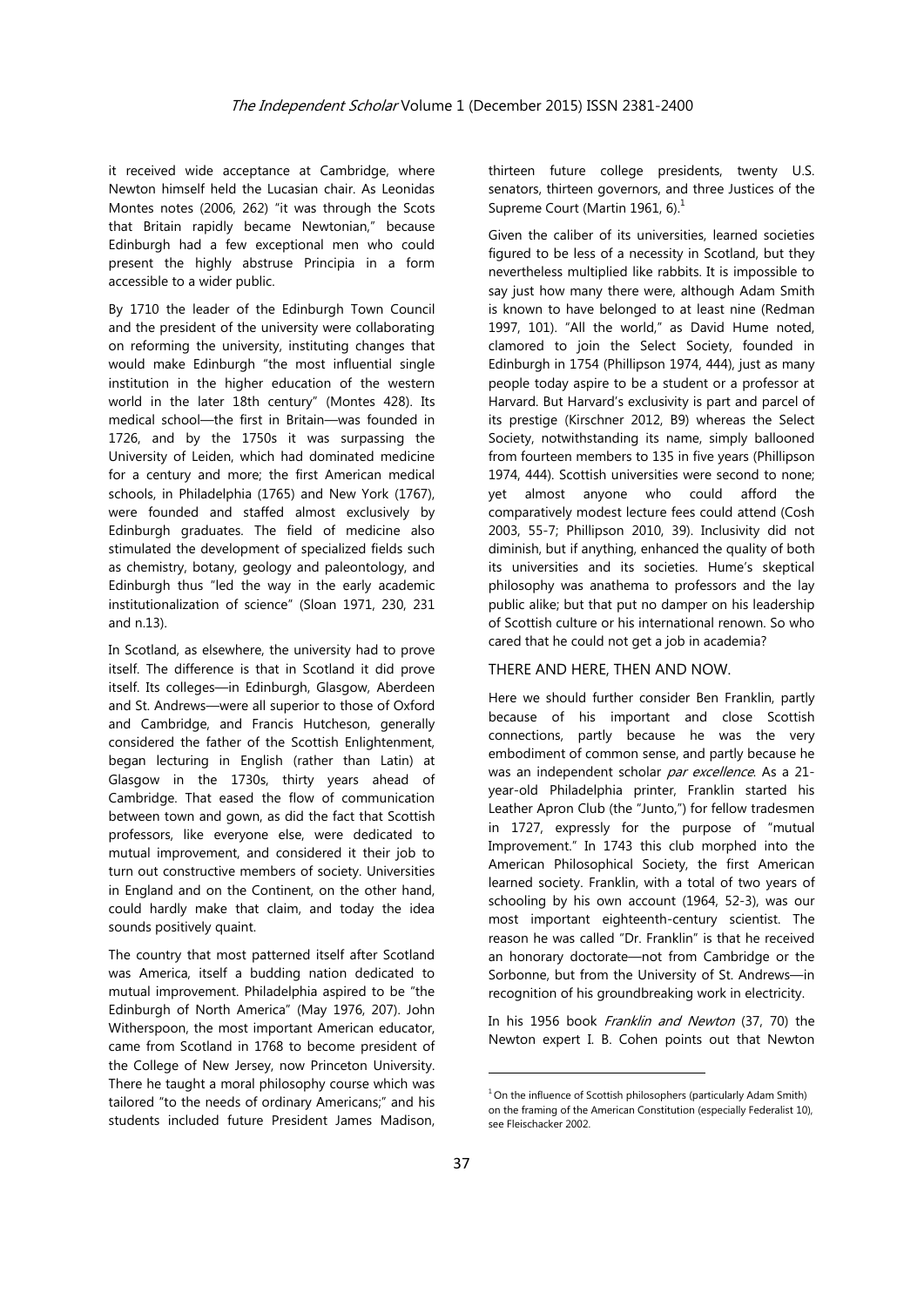developed his theory of gravitation over twenty years in an ivory tower, whereas Franklin tossed off his science of electricity in scattered "moments snatched from public and private business during the 1740s and '50s." But in his 1995 book Science and the Founding Fathers Cohen saw fit to remark (118) that one reason Franklin is often not regarded as "a 'proper' scientist, and is relegated to the class of gadgeteers and inventors, is that he was not a university man." No one would have said such a thing in the eighteenth century, nor in the nineteenth; and Cohen himself had not spoken in these terms in the 1950s. At that point the number of scholarly references to Franklin were roughly equal to those to Newton; but within a decade Newton's citations had doubled, while Franklin's had been halved (Theerman and Seeff 1993, 20).

Franklin's eclipse coincided with the thorough 'universitization' of intellectual life during the 1960s. The American Council of Learned Societies was established in 1919, but its title has become a total misnomer, since its membership now consists almost entirely of universities. I attended the 2006 ACLS meetings as a representative of NCIS: this conference was held in the historic district of Philadelphia where Franklin lived and is buried, and where the first American learned society is located. In addition, 2006 was the big Franklin tercentenary and yet, so far as I know, no one ever mentioned his name. By contrast, at the NCIS meetings in Princeton a month later, we celebrated Franklin's tercentenary with a toast and birthday cake.

Throughout Western history, professors have written almost exclusively for other professors, rarely bothering to "truck, barter and exchange" ideas with anyone else, to borrow a phrase from Adam Smith (1976, 25). As a result, Louis Menand writes in The Marketplace of Ideas (2010, 106):

The weakest professional has an almost unassailable advantage over the strongest non-professional (the so-called independent scholar) operating alone, since the nonprofessional must build a reputation by his or her own toil, while the professional's credibility is given by the institution.

In terms of independent scholarship, this statement demonstrates the importance of eighteenth-century Scotland: this country, where many in 1700 had never seen a wheeled cart, was soon a "hotbed of genius" (Trevor-Roper 1967, 1650; Daiches 1986). While French may be considered the *lingua franca* of the Enlightenment, who today considers Rousseau the equal of Hume, and what economist mentions Quesnay in the same breath with Adam Smith? The 35-volume Enclyclopédie, compiled by Denis Diderot and 150 French scientists and philosophers (1751-72), which spread the ideas of the Enlightenment across Europe and beyond, was soon collecting dust, whereas the *Encyclopedia Britannica*, launched in Edinburgh in 1768, became a household name. And when it comes to collegiality between town and gown, the Scots invented the wheel.

### © Toni Vogel Carey 2015

#### WORKS CITED

- Brockliss, L.W.B., 1981: "Aristotle, Descartes and the New Science: Natural Philosophy at the University of Paris, 1600-1740," Annals of Science 38: 33-69.
- Charvat, William, 1936: The Origins of American Critical Thought, 1810-1835 (Philadelphia: University of Pennsylvania Press).
- Cohen, I.B., 1956: Franklin and Newton (Philadelphia: American Philosophical Society).
- 1995: Science and the Founding Fathers (New York: W.W. Norton).
- Cole, Jonathan R., 2011: The Great American University, Its Rise to Preeminence, its Indispensable National Role, Why It Must Be Protected (New York: Perseus).
- Cosh, Mary, 2003: Edinburgh: The Golden Age (Edinburgh: John Donald).
- Daiches, David, et al. (eds.), 1986: A Hotbed of Genius: the Scottish Enlightenment 1730-1790 (Edinburgh: Saltire Society).
- 1990: "Style Périodique and Style Coupé: Hugh Blair and the Scottish Rhetoric of American Independence," in R.B. Sher and J.R. Smitten, eds., Scotland and America in the Age of the Enlightenment (Edinburgh: Edinburgh University Press), pp. 209-26.
- Drake, Stillman, 1970: "Early Science and the Printed Book: The Spread of Science Beyond the Universities," Renaissance and Reformation 6: 43-52.
- Emerson, Roger L., 1979: "The Philosophical Society of Edinburgh, 1737-1747," British Journal for the History of Science 12: 154-91.
- Fleischacker, Samuel, 1996: "Values Behind the Market: Kant's Response to the Wealth of Nations, History of Political Thought 17: 379-407.
- \_\_\_\_\_\_ 2002: "Adam Smith's Reception among the American Founders, 1776-1790," William and Mary Quarterly 59: 897-924.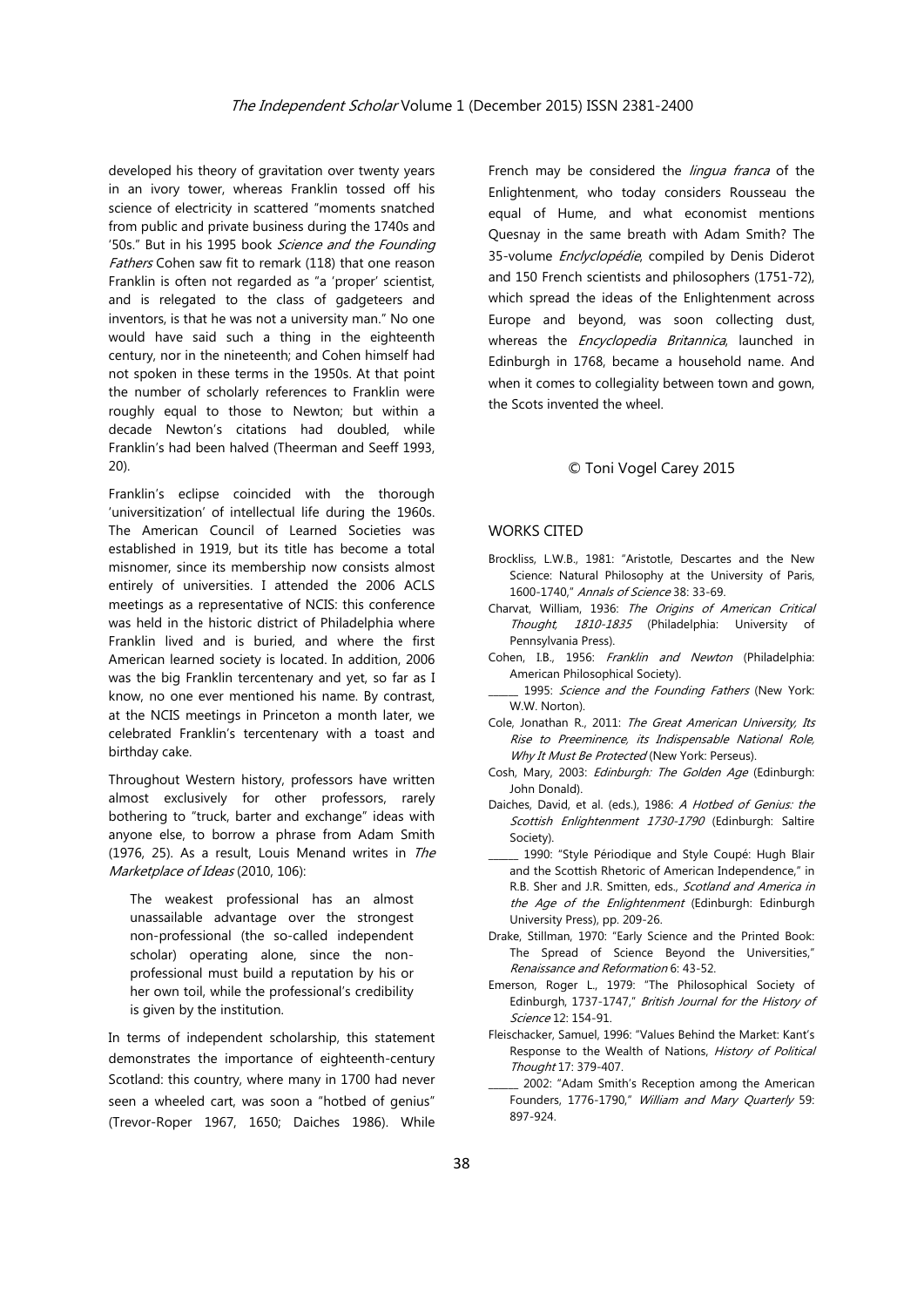- Franklin, Benjamin, 1964 [1771-90]: The Autobiography of Benjamin Franklin, L.W. Labaree et al. (eds) (New Haven: Yale University Press).
- Howe, Daniel Walker, 1970: The Unitarian Conscience: Harvard Moral Philosophy, 1805-1861 (Middletown, CT: Wesleyan University Press).
- Kant, Immanuel, 1992 [1798]: The Conflict of the Faculties. [Der Streit der Fakultaten]. Translation and Introduction by Mary J. Gregor (Nebraska: University of Nebraska Press).
- Kirschner, Ann, 2012: "Innovation in Higher Education? Hah," Chronicle of Higher Education, April 13, B6-9.
- Martin, Terence, 1961: The Instructed Vision: Scottish Common Sense Philosophy and the Origins of American Fiction (Bloomington: Indiana University Press).
- May, Henry F., 1976: The Enlightenment in America (New York: Oxford University Press).
- McClellan, James E., 3rd, 1985: Science Reorganized: Scientific Societies in the Eighteenth Century (New York: Columbia University Press).
- McCosh, James, 1874: The Scottish Philosophy, Biographical, Expository, Critical, from Hutcheson to Hamilton (New York: Robert Carter).
- McElroy, Davis D., 1969: Scotland's Age of Improvement (Pullman, WA: Washington State University Press).
- Menand, Louis. The Marketplace of Ideas: Reform and Resistance in the American University. Issues of our Time. New York; London: W. W. Norton, 2010.
- Montes, Leonidas, 2006: "On Adam Smith's Newtonianism and general economic equilibrium theory," in New Voices on Adam Smith, L. Montes and E. Schliesser (eds) (London: Routledge), pp. 247-70.
- Phillipson, Nicholas T., 1973: "Towards a Definition of the Scottish Enlightenment," in City & Society in the Eighteenth Century, P. Fritz and D. Williams (eds) (Toronto: Hakkert), pp. 125-47.
- 1974: "Culture and Society in the 18th Century Province: The Case of Edinburgh and the Scottish Enlightenment," in L. Stone (ed.), The University in Society, v. 2 (Princeton: Princeton University Press), pp. 407-48.
- 2010: Adam Smith: An Enlightened Life (New Haven: Yale University Press).
- Redman, Deborah A. (1997) The Rise of Political Economy as a Science (Cambridge: MIT Press).
- Sloan, 1971, Scottish Enlightenment and the American College Ideal (New York: Columbia University, Teacher's College Press).
- Smith, Adam, 1976 [1776]: An Inquiry into the Nature and Causes of the Wealth of Nations, R.H. Campbell and A.S. Skinner (eds.), 2 vols. (Oxford: Oxford University Press).
- Theerman, Paul and Adele F. Seeff, eds. 1993: Action and Reaction (Newark, DE: University of Delaware Press).
- Trevor-Roper, Hugh, 1967: "The Scottish Enlightenment," Studies in Voltaire and the Eighteenth Century 58: 1635- 58.
- Wittrock, Björn, 1993: "The Modern University: The Three Transformations," in The European and American University since 1800, S. Rothblatt and B. Wittrock (eds.) (Cambridge University Press), pp. 303-62.
- Wood, Paul B., 1984: "Thomas Reid, Natural Philosopher: A Study of Science and Philosophy in the Scottish Enlightenment" (Ph.D. diss., University of Leeds).

#### SUGGESTIONS FOR FURTHER READING

- Diamond, Peter J., 1990: "Witherspoon, William Smith and the Scottish Philosophy in Revolutionary America," Scotland and America in the Age of the Enlightenment, R.B. Sher and J.R. Smitten (eds) (Edinburgh: Edinburgh University Press), pp.115-32.
- Eisenstein, Elizabeth L., 1979, 1994: The Printing Press as an Agent of Change, Vols. I and II (New York: Cambridge University Press).
- Habermas, Jurgen, 1991: The Structural Transformation of the Public Sphere: An Inquiry into a Category of Bourgeois Society (Cambridge: The MIT Press).
- Thompson, John B., 1995: The Media and Modernity: A Social Theory of the Media (Stanford: Stanford University Press).